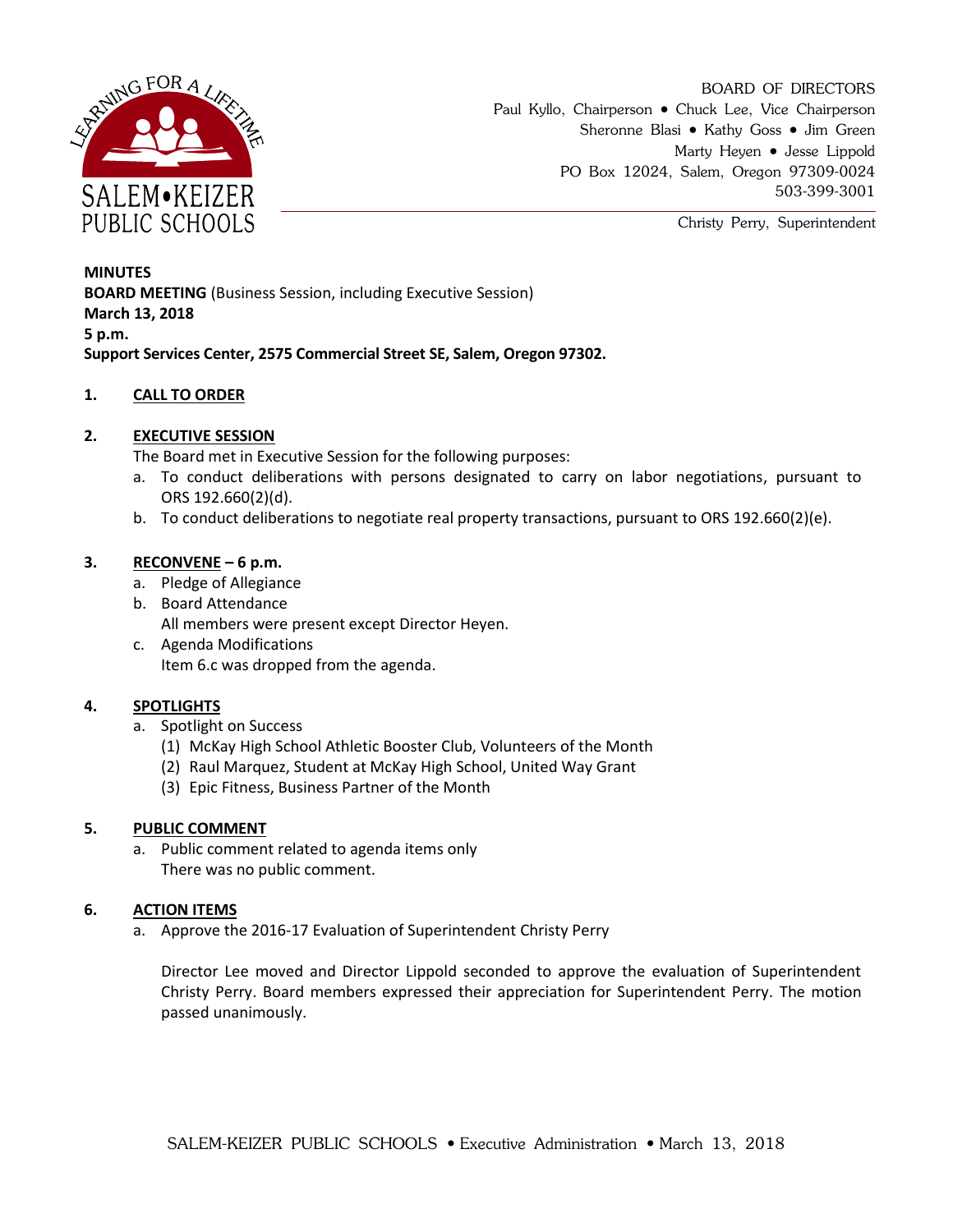b. Approve Curriculum Associates' Ready Mathematics for the Common Core as the District's new mathematics instructional materials at the elementary level.

Assistant Superintendent Kelly Carlisle reviewed and shared data about Ready Mathematics curriculum. He reviewed where we have seen and not seen improvement in elementary math over the past three years. He also displayed comparison data that showed growth for students at schools that piloted the math program. Gabriela Arenas, teacher at Highland, shared her improved experience teaching and increased student learning using the piloted math program.

Director Lee moved and Director Blasi seconded to approve Curriculum Associates' Ready Mathematics for the Common Core as the District's new mathematics instructional materials at the elementary level. Board members made comments and asked clarifying questions, which Mr. Carlisle addressed. The motion passed unanimously.

c. Approve the lease between Salem-Keizer School District and CRTCTEC for the use of the CTEC building for the Career Technical Education Center subject to the successful completion and approval of the new agreement between MWCTEC and the District, and authorize the Chief Operations Officer to execute the lease once the SKSD/MWCTEC Agreement is finalized.

This item was dropped from the agenda.

d. Proclamation: April – Child Abuse Prevention Month

Director Green moved and Director Lippold seconded to approve the proclamation declaring April Child Abuse Prevention Month. Director Lippold read the proclamation. The motion passed unanimously.

#### **7. CONSENT CALENDAR**

- a. Appropriation of Grant Budgets
- b. Personnel Actions
- c. Superintendent Contract Extension

Director Lippold pulled item 7.a. Director Lippold requested more detail, which Superintendent Perry addressed, noting these grants are federal programs with very specific uses. Item 7.a was accepted unanimously.

Director Green pulled item 7.b. Director Green wanted to ensure board members looked at names carefully so not to have a conflict of interest. He asked clarifying questions regarding non-renewals, which Superintendent Perry addressed. Director Lippold declared a conflict of interest with this agenda item. Item 7.b was accepted 5 to zero, with Director Lippold abstaining.

Item 7 c. Superintendent Contract Extension was accepted unanimously.

#### **8. READINGS**

#### a. Property Tax Exemptions

Superintendent Perry reviewed a potential new Board policy regarding a procedure for tax exemption for nonprofit, low-income housing providers. The board asked clarifying questions, which Superintendent Perry addressed. The board accepted the reading.